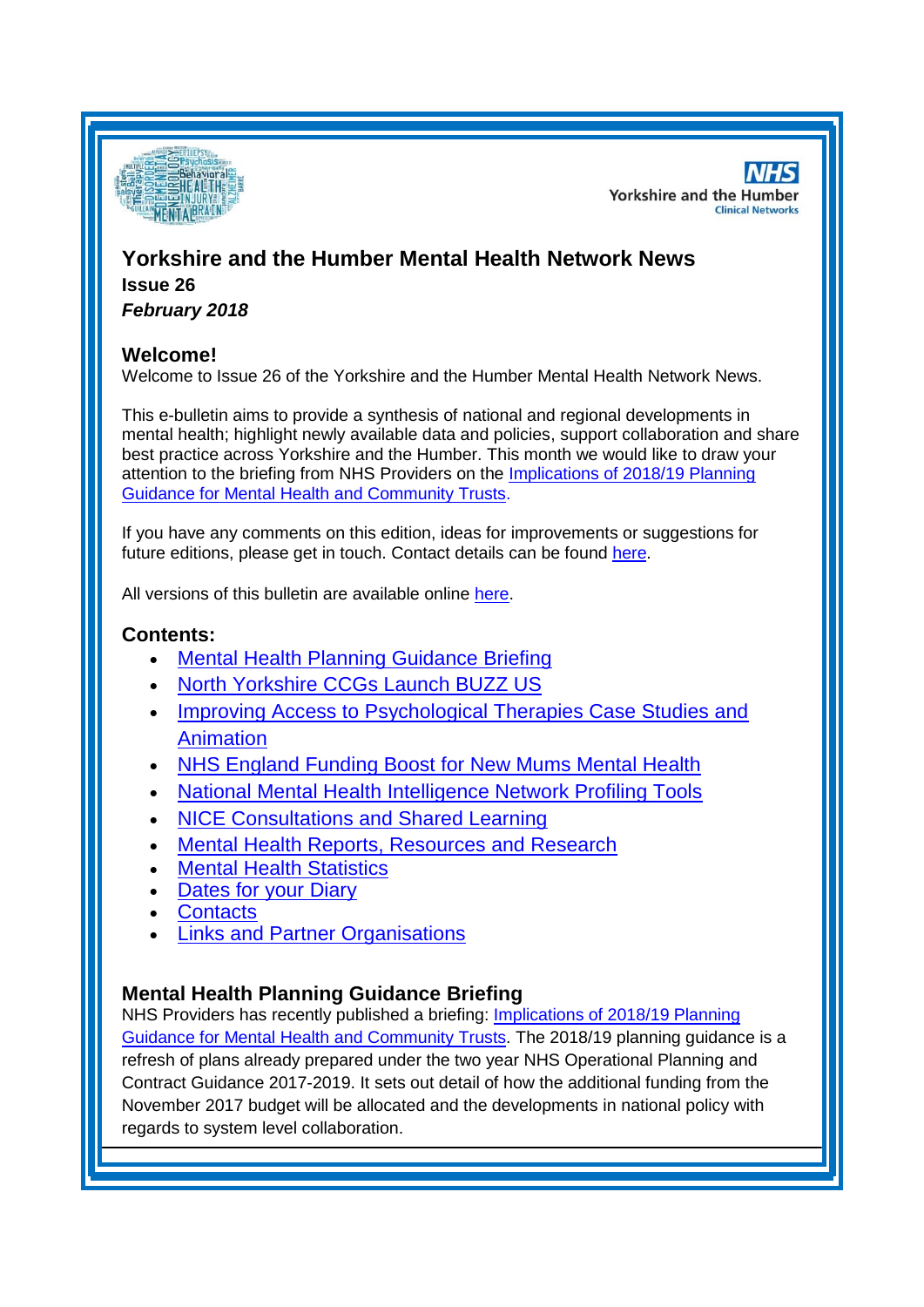Key headlines in the mental health briefing include:

- NHS England's revenue budget will grow by £2.14bn in 2018/19. This is greater than the £1.6bn announced in the Autumn 2017 Budget. The Department of Health and Social Care (DHSC) has confirmed it is making a further £540m available thought the Mandate during the next financial year. The guidance states this extra money has been given 'for other core frontline services such as mental health and primary care'
- An additional £1.4bn will be made available to CCGs next year; one of the explicit uses of this fund is to ensure 'universal adherence' to the Mental Health Investment Standard.

### <span id="page-1-0"></span>**North Yorkshire CCGs Launch BUZZ US**

Hambleton, Richmondshire and Whitby CCG and Scarborough and Ryedale CCGs have launched a text message service, **BUZZ US**. The aim of the service is to help support children and young people with any mental health and wellbeing issues they may have. By texting the service children and young people will be able to receive confidential advice, support and signposting from a wellbeing worker within one day via text

## <span id="page-1-1"></span>**Improving Access to Psychological Therapies Case Studies and Animation**

NHS England has published the following case studies relating to Improving Access to Psychological Therapies:

- [Increasing Older People's Access to Improving Access to Psychological Therapies](https://www.england.nhs.uk/publication/increasing-older-peoples-access-to-improving-access-to-psychological-therapies-iapt-services-in-north-yorkshire/)  [\(IAPT\) Services in North Yorkshire:](https://www.england.nhs.uk/publication/increasing-older-peoples-access-to-improving-access-to-psychological-therapies-iapt-services-in-north-yorkshire/) This study looks at how North Yorkshire IAPT service has implemented an older people's project to increase access to underrepresented groups.
- [Staff Retention at Westminster Talking Therapies:](https://www.england.nhs.uk/publication/staff-retention-at-westminster-talking-therapies-service/) This study looks at why this service has a higher than average level of staff retention.
- [Staff Wellbeing at Back on Track IAPT Service:](https://www.england.nhs.uk/publication/back-on-track-iapt-service-hammersmith-and-fulham-nhs/) This study looks at how the Hammersmith and Fulham 'Back on Track' IAPT service formed a wellbeing team to examine employees' perceptions of their workplace and the challenges they face. Subsequently, a range of changes have been made to working arrangements to raise staff wellbeing.

NHS England has also launched [a new animated video,](https://www.england.nhs.uk/mental-health/adults/iapt/older-people/) to coincide with Time to Talk day. promoting talking therapies for the treatment of common mental health disorders such as anxiety and depression.

### <span id="page-1-2"></span>**NHS England Funding Boost for New Mums Mental Health**

NHS England has announced that applications are now open for the second wave of the [Perinatal Mental Health Community Services Development Fund.](https://www.england.nhs.uk/mental-health/perinatal/community-services/fund-wave-2/) The purpose of the fund is to develop specialist perinatal mental health community services, and increase the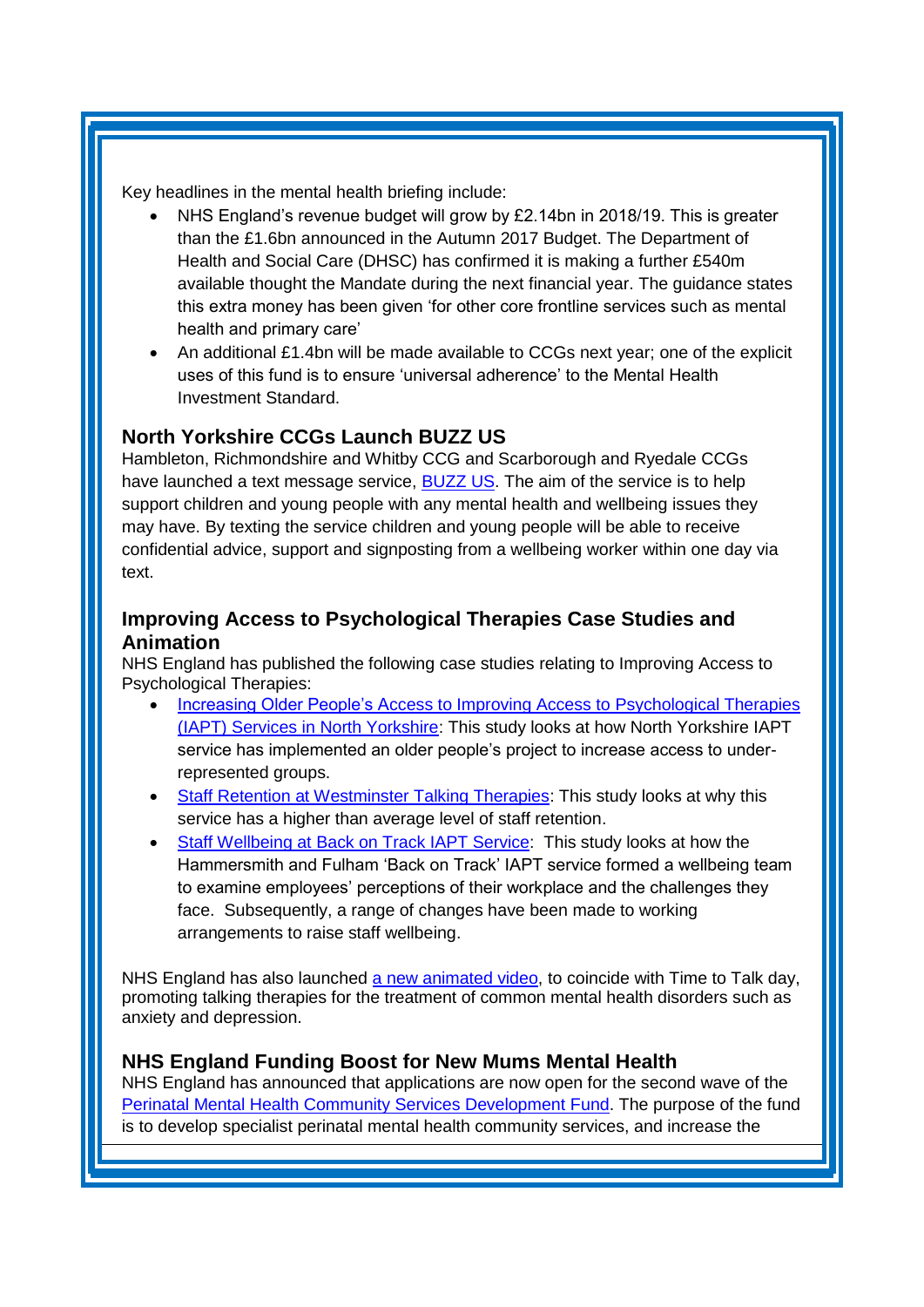availability of high quality interventions and support for women, their babies and families.

#### **National Mental Health Intelligence Network Profiling Tools**

The National Mental Health Intelligence Network (NMHIN) has been conducting further developments on their suite of mental health profiling tools. Click on the links below to access the updates:

- **[Common Mental Health Disorders](http://links.govdelivery.com/track?type=click&enid=ZWFzPTEmbXNpZD0mYXVpZD0mbWFpbGluZ2lkPTIwMTcxMjA1LjgxOTE2MDgxJm1lc3NhZ2VpZD1NREItUFJELUJVTC0yMDE3MTIwNS44MTkxNjA4MSZkYXRhYmFzZWlkPTEwMDEmc2VyaWFsPTE2OTcwMTE4JmVtYWlsaWQ9c2FyYWguYm91bEBuaHMubmV0JnVzZXJpZD1zYXJhaC5ib3VsQG5ocy5uZXQmdGFyZ2V0aWQ9JmZsPSZleHRyYT1NdWx0aXZhcmlhdGVJZD0mJiY=&&&104&&&https://fingertips.phe.org.uk/profile-group/mental-health/profile/common-mental-disorders)**
- **[Crisis Care](http://links.govdelivery.com/track?type=click&enid=ZWFzPTEmbXNpZD0mYXVpZD0mbWFpbGluZ2lkPTIwMTcxMjA1LjgxOTE2MDgxJm1lc3NhZ2VpZD1NREItUFJELUJVTC0yMDE3MTIwNS44MTkxNjA4MSZkYXRhYmFzZWlkPTEwMDEmc2VyaWFsPTE2OTcwMTE4JmVtYWlsaWQ9c2FyYWguYm91bEBuaHMubmV0JnVzZXJpZD1zYXJhaC5ib3VsQG5ocy5uZXQmdGFyZ2V0aWQ9JmZsPSZleHRyYT1NdWx0aXZhcmlhdGVJZD0mJiY=&&&105&&&https://fingertips.phe.org.uk/profile-group/mental-health/profile/crisis-care)**
- **[Mental health and wellbeing JSNA profile](http://links.govdelivery.com/track?type=click&enid=ZWFzPTEmbXNpZD0mYXVpZD0mbWFpbGluZ2lkPTIwMTcxMjA1LjgxOTE2MDgxJm1lc3NhZ2VpZD1NREItUFJELUJVTC0yMDE3MTIwNS44MTkxNjA4MSZkYXRhYmFzZWlkPTEwMDEmc2VyaWFsPTE2OTcwMTE4JmVtYWlsaWQ9c2FyYWguYm91bEBuaHMubmV0JnVzZXJpZD1zYXJhaC5ib3VsQG5ocy5uZXQmdGFyZ2V0aWQ9JmZsPSZleHRyYT1NdWx0aXZhcmlhdGVJZD0mJiY=&&&106&&&https://fingertips.phe.org.uk/profile-group/mental-health/profile/mh-jsna)**
- **[Perinatal Mental Health](http://links.govdelivery.com/track?type=click&enid=ZWFzPTEmbXNpZD0mYXVpZD0mbWFpbGluZ2lkPTIwMTcxMjA1LjgxOTE2MDgxJm1lc3NhZ2VpZD1NREItUFJELUJVTC0yMDE3MTIwNS44MTkxNjA4MSZkYXRhYmFzZWlkPTEwMDEmc2VyaWFsPTE2OTcwMTE4JmVtYWlsaWQ9c2FyYWguYm91bEBuaHMubmV0JnVzZXJpZD1zYXJhaC5ib3VsQG5ocy5uZXQmdGFyZ2V0aWQ9JmZsPSZleHRyYT1NdWx0aXZhcmlhdGVJZD0mJiY=&&&107&&&https://fingertips.phe.org.uk/profile-group/mental-health/profile/perinatal-mental-health)**
- **[Severe Mental Illness](http://links.govdelivery.com/track?type=click&enid=ZWFzPTEmbXNpZD0mYXVpZD0mbWFpbGluZ2lkPTIwMTcxMjA1LjgxOTE2MDgxJm1lc3NhZ2VpZD1NREItUFJELUJVTC0yMDE3MTIwNS44MTkxNjA4MSZkYXRhYmFzZWlkPTEwMDEmc2VyaWFsPTE2OTcwMTE4JmVtYWlsaWQ9c2FyYWguYm91bEBuaHMubmV0JnVzZXJpZD1zYXJhaC5ib3VsQG5ocy5uZXQmdGFyZ2V0aWQ9JmZsPSZleHRyYT1NdWx0aXZhcmlhdGVJZD0mJiY=&&&108&&&https://fingertips.phe.org.uk/profile-group/mental-health/profile/severe-mental-illness)**

To receive updates directly from NMHIN visit the [PHE subscriptions page](http://links.govdelivery.com/track?type=click&enid=ZWFzPTEmbXNpZD0mYXVpZD0mbWFpbGluZ2lkPTIwMTgwMjA3Ljg0OTY1MzgxJm1lc3NhZ2VpZD1NREItUFJELUJVTC0yMDE4MDIwNy44NDk2NTM4MSZkYXRhYmFzZWlkPTEwMDEmc2VyaWFsPTE2OTgzNDk5JmVtYWlsaWQ9c2FyYWguYm91bEBuaHMubmV0JnVzZXJpZD1zYXJhaC5ib3VsQG5ocy5uZXQmdGFyZ2V0aWQ9JmZsPSZleHRyYT1NdWx0aXZhcmlhdGVJZD0mJiY=&&&107&&&https://public.govdelivery.com/accounts/UKHPA/subscribers/new?preferences=true) and select 'Mental Health Dementia and Neurology'.

### <span id="page-2-0"></span>**NICE Consultations and Shared Learning**

NICE has published an updated quality standard:

QS163: [Mental Health of Adults in Contact with the Criminal Justice System](https://www.nice.org.uk/guidance/qs163)

NICE has also published the following shared learning:

[Improving Physical Health for People with Serious Mental Illness \(SMI\)](https://www.nice.org.uk/sharedlearning/improving-physical-health-for-people-with-serious-mental-illness-smi)

This shared learning considers the screening tool developed by Bradford District Care NHS Foundation Trust and Yorkshire and Humber Academic Health Science Network

#### **Mental Health Reports, Resources and Research**

The British Journal of Psychiatry has published [Guided Self-help in a Brave New World.](https://www.cambridge.org/core/journals/the-british-journal-of-psychiatry/article/guided-selfhelp-in-a-brave-new-world/610EABCD6B6502DD53EEBB0D3195B5C0/core-reader) The article explores the emergence of self-help at a particular social and historical junction, and summarises key lessons from experimental and practice-based studies.

The Health Quality Improvement Partnership has published [Safer Care for Patients with](https://www.hqip.org.uk/resources/national-confidential-inquiry-into-suicide-and-homicide-report-2018/)  [Personality Disorder.](https://www.hqip.org.uk/resources/national-confidential-inquiry-into-suicide-and-homicide-report-2018/) The National Confidential Inquiry into Safer Care for Patients with Personality Disorder analyses the characteristics of patients with personality disorder prior to suicide and homicide to learn more about their treatment and pathways into care, to examine whether services followed NICE guidance, and to learn from patients and staff about their experiences and how they think services could be improved

The Local Government Association has published [Don't be Left in the Dark: Children and](https://www.local.gov.uk/dont-be-left-dark-children-and-young-peoples-mental-health)  [Young People's Mental Health.](https://www.local.gov.uk/dont-be-left-dark-children-and-young-peoples-mental-health) This guide provides an overview of the challenges facing mental health and wellbeing services for children and young people.

The NHS Confederation has published [Brexit and Mental Health.](http://www.nhsconfed.org/resources/2018/01/brexit-and-mental-health) This briefing outlines the possible implication of Brexit for the mental health sector. It examines some of the key questions that will need to be addressed as negotiations progress.

NHS England has published [Improving Physical Healthcare for People Living with Severe](https://www.england.nhs.uk/publication/improving-physical-healthcare-for-people-living-with-severe-mental-illness-smi-in-primary-care-guidance-for-ccgs/)  [Mental Illness \(SMI\) in Primary Care: Guidance for CCGs.](https://www.england.nhs.uk/publication/improving-physical-healthcare-for-people-living-with-severe-mental-illness-smi-in-primary-care-guidance-for-ccgs/) This guidance highlights the responsibilities of CCGs to commission services that deliver comprehensive physical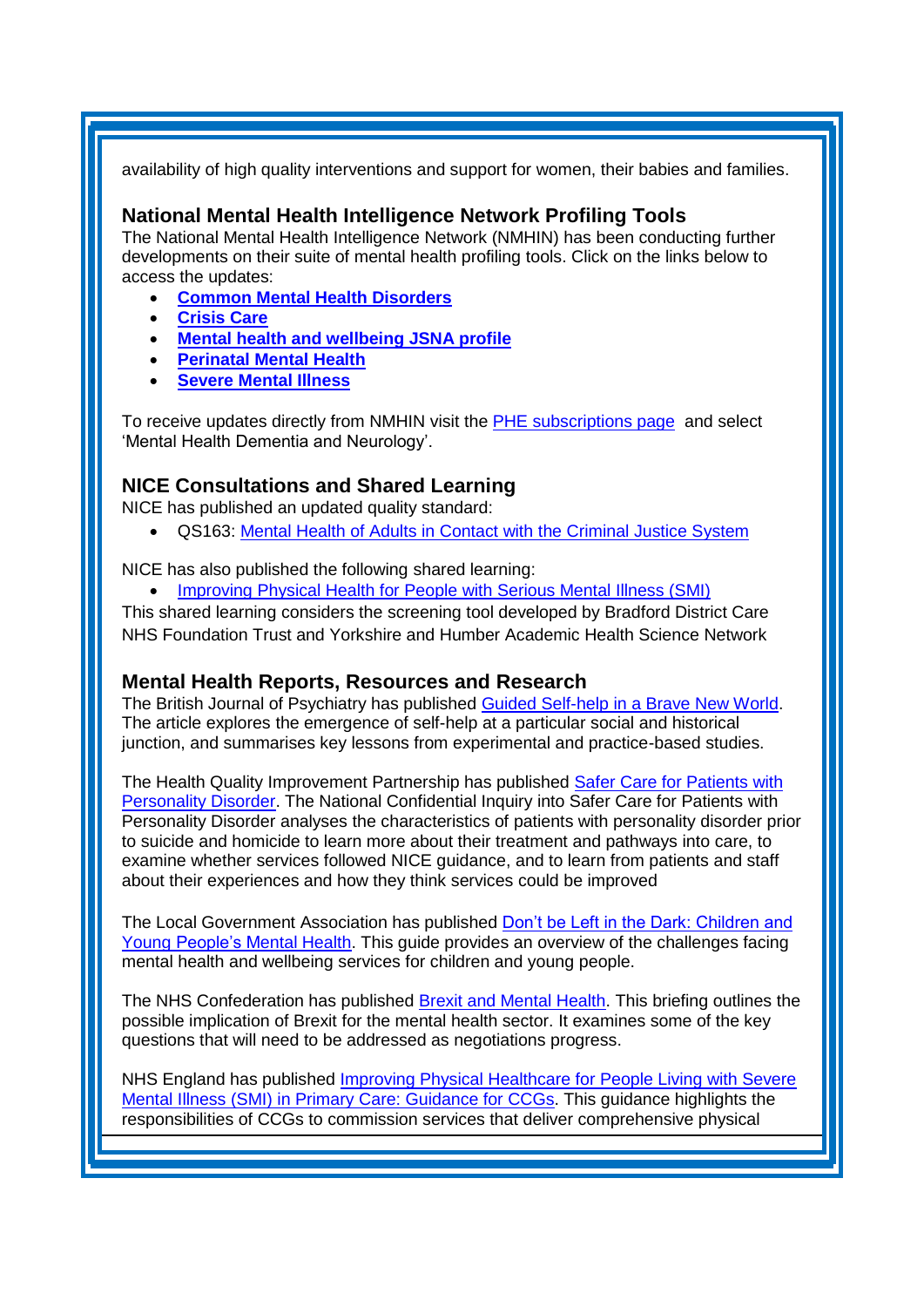health assessments and follow up care to people on the SMI register in primary care, addressing the premature mortality experienced by people with SMI compared to the general population.

### <span id="page-3-0"></span>**Mental Health Statistics**

The following statistics have recently been released please click on the links to review further:

- <span id="page-3-1"></span> [Learning Disability Services Monthly Statistics Commissioner Census \(assuring](https://www.gov.uk/government/statistics/learning-disability-services-monthly-statistics-commissioner-census-assuring-transformation-december-2017-provisional-statistics)  [transformation\):](https://www.gov.uk/government/statistics/learning-disability-services-monthly-statistics-commissioner-census-assuring-transformation-december-2017-provisional-statistics) December 2017, provisional statistics
- [Learning Disabilities Health Check Scheme, England:](https://digital.nhs.uk/catalogue/PUB30223) Quarter 3, 2017-18
- [Mental Health Community Teams Activity:](https://www.gov.uk/government/statistics/mental-health-community-teams-activity-for-quarter-ending-december-2017) Quarter ending December 2017
- [Mental Health Services Monthly Statistics:](https://www.gov.uk/government/statistics/mental-health-services-monthly-statistics-final-november-provisional-december-2017) Final November, provisional December 2017
- [Out of Area Placements in Mental Health Services:](https://www.gov.uk/government/statistics/out-of-area-placements-in-mental-health-services-december-2017) December 2017

### **Dates for your Diary**

**Yorkshire and the Humber Mental Health Network Events:**

- Wednesday 7 March 2018, 10:00-15:30, **Yorkshire and the Humber Liaison Mental Health Network and the Urgent & Emergency Community Mental Health Care Network**, Park Plaza, Leeds. To book your place click **[here](https://www.eventbrite.co.uk/e/yorkshire-and-the-humber-lmh-and-uecmhc-network-tickets-42315872915)**.
- Thursday 22 March 2018, 12:30-16:30, **Yorkshire and the Humber EIP Network**, Oxford Place, Leeds. To book your place click **[here](https://www.eventbrite.co.uk/e/yorkshire-and-the-humber-eip-network-tickets-39657862735)**.
- Tuesday 24 April 2018, 10:00-15:30, **Yorkshire and the Humber Senior PWP Network**, Venue to be confirmed, Leeds. To book your place click **[here](https://www.eventbrite.co.uk/e/yorkshire-and-the-humber-senior-pwp-network-tickets-43306551060)**.
- Wednesday 2 May 2018, 09:45-15:45, **Yorkshire and the Humber IAPT Providers' Network**, Venue to be confirmed, Leeds. To book your place click **[here](https://www.eventbrite.co.uk/e/yorkshire-and-the-humber-iapt-providers-network-tickets-43306423679)**.

#### **Other Events:**

 **SafeTALK Course**, which aims to teach participants four basic steps to recognise if someone is having thoughts of suicide and how to connect them with resources that can help. Available on various dates throughout 2018.

#### **For further information, and to check course availability, email: [wdu@york.gov.uk](mailto:wdu@york.gov.uk) or visit the website [here.](http://www.yorkworkforcedevelopment.org.uk/)**

- Wednesday 21 and Thursday 22 March 2018, 11th Annual New Savoy Conference Psychological Therapies in the NHS: A New Deal for Depression, Millennium Conference Centre, London. To book your place click [here.](https://www.healthcareconferencesuk.co.uk/event/1210) NB: There is a cost to attend this event.
- Monday 16 April 2018, 10:00-16:00, **Improving Physical Health Outcomes for**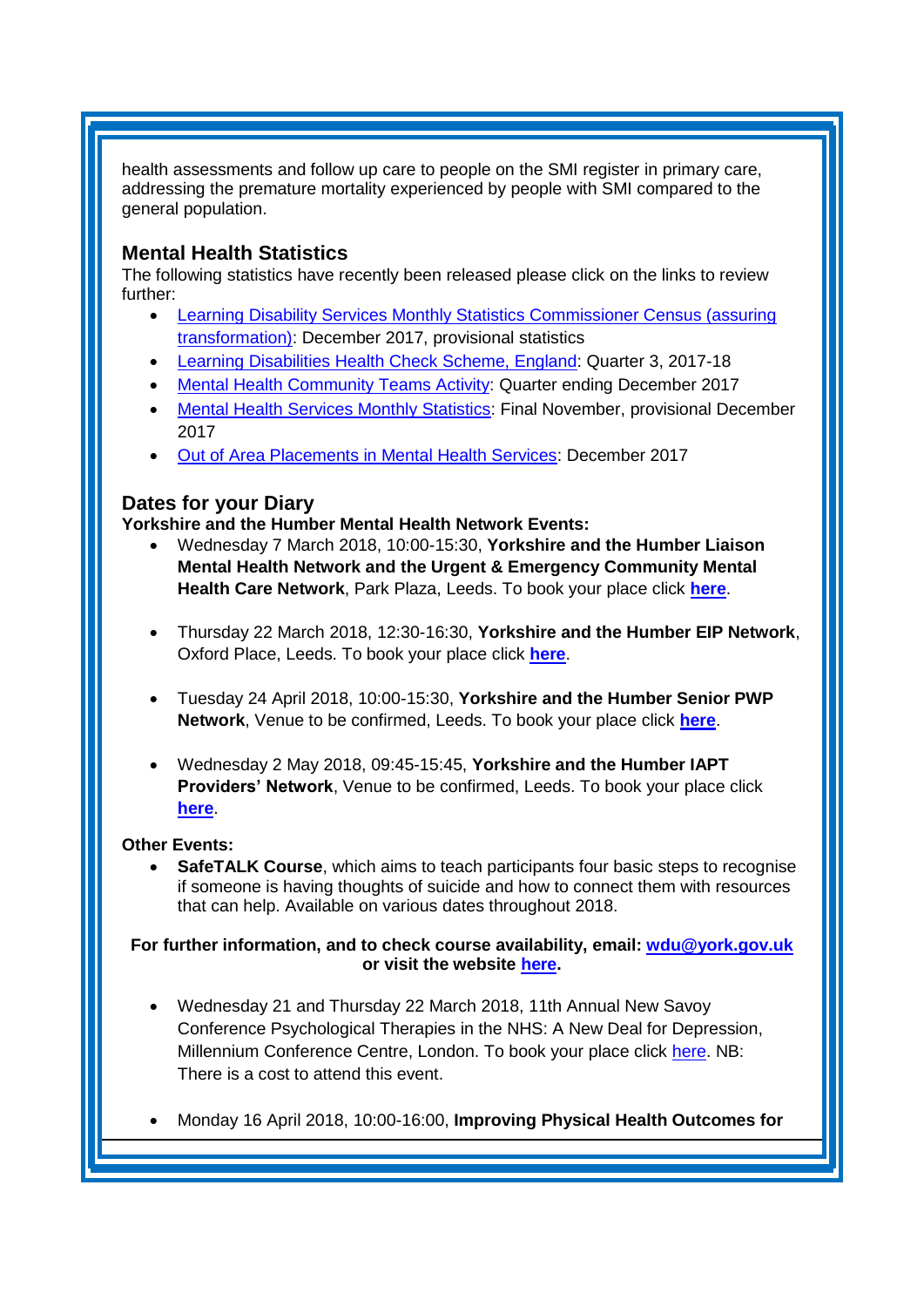**people with Mental Health Conditions**, De Vere West One Conference Centre, London. To book your place click [here.](https://www.healthcareconferencesuk.co.uk/event/1353/book) NB: There is a cost to attend this event.

- Wednesday 25 April 2018, 09:00-17:00, **Improving Mental Health Outcomes 2018**, The Bridgewater Hall, Manchester. To book your place click [here.](https://openforumevents.co.uk/events/2018/improving-mental-health-outcomes-integrating-coordinating-and-transforming-services/?utm_source=OFE+S3.1+MH18+WC+27.11.17+&utm_medium=email&utm_campaign=OFE+S3.1+MH18+WC+27.11.17) NB: There is a cost to attend this event.
- Friday 27 April 2018, 09:00-17:00, **Depression in Adults: Treatment and Management**, De Vere West One Conference Centre, London. To book your place click [here.](https://www.healthcareconferencesuk.co.uk/event/1347/book) NB: There is a cost to attend this event.
- Friday 18 May 2018, **Decision Making and Mental Capacity: Implementing the 2018 NICE Guidance**, De Vere West One Conference Centre, London. To book your place click [here.](https://www.healthcareconferencesuk.co.uk/event/1360/book) NB: There is a cost to attend this event.
- Monday 21 May 2018, 09:00-17:00, **Improving Mental Health Support for Asylum Seekers & Refugees**, De Vere West One Conference Centre, London. To book your place click [here.](https://www.healthcareconferencesuk.co.uk/event/1209/book) NB: There is a cost to attend this event.
- Wednesday 20 June 2018, 09:00-17:00, **Family Interventions in Mental Health – Future Directions**, Ramada Birmingham Solihull Hotel, The Square, Solihull, B91 3RF. To book your place email [Sam Farooq.](mailto:samfarooq@nhs.net) NB: There is a cost to attend this event.
- Friday 22 June 2018, 09:00-17:00, **5 th Annual PWP National Networking Forum, Notts County Football Ground, Nottingham. To book your place click** [here.](http://www.iapt-nnf.co.uk/Home/ViewEvent/87?utm_source=SBK%20Healthcare&utm_medium=email&utm_campaign=8995560_1856PT%201st%20email&dm_i=1SB0,5CT0O,MCTTTA,KP5GK,1) NB: There is a cost to attend this event.

#### <span id="page-4-0"></span>**Contacts**

If you would like to discuss any of the items included in this e-bulletin or would like further information about the Mental Health Network please contact:

Sarah Boul, Quality Improvement Manager: Adult Mental Health [sarah.boul@nhs.net,](mailto:sarah.boul@nhs.net) 0113 8253458 / 07584362063

Charlotte Whale, Quality Improvement Manager: Adult Mental Health [charlotte.whale@nhs.net,](mailto:charlotte.whale@nhs.net) 0113 8249346 / 07796611108

Twitter: @YHSCN\_MHDN #yhmentalhealth

#### <span id="page-4-1"></span>**Links and Partner Organisations**

- **Interested in Dementia**? Why not check out the Yorkshire and the Humber Dementia Network E-Bulletin? Click [here](http://www.yhscn.nhs.uk/mental-health-clinic/Dementia/YHSCNDementiaBulletin.php) to read more.
- Yorkshire and the Humber Clinical Networks. Click [here](http://www.yhscn.nhs.uk/index.php) for the website.